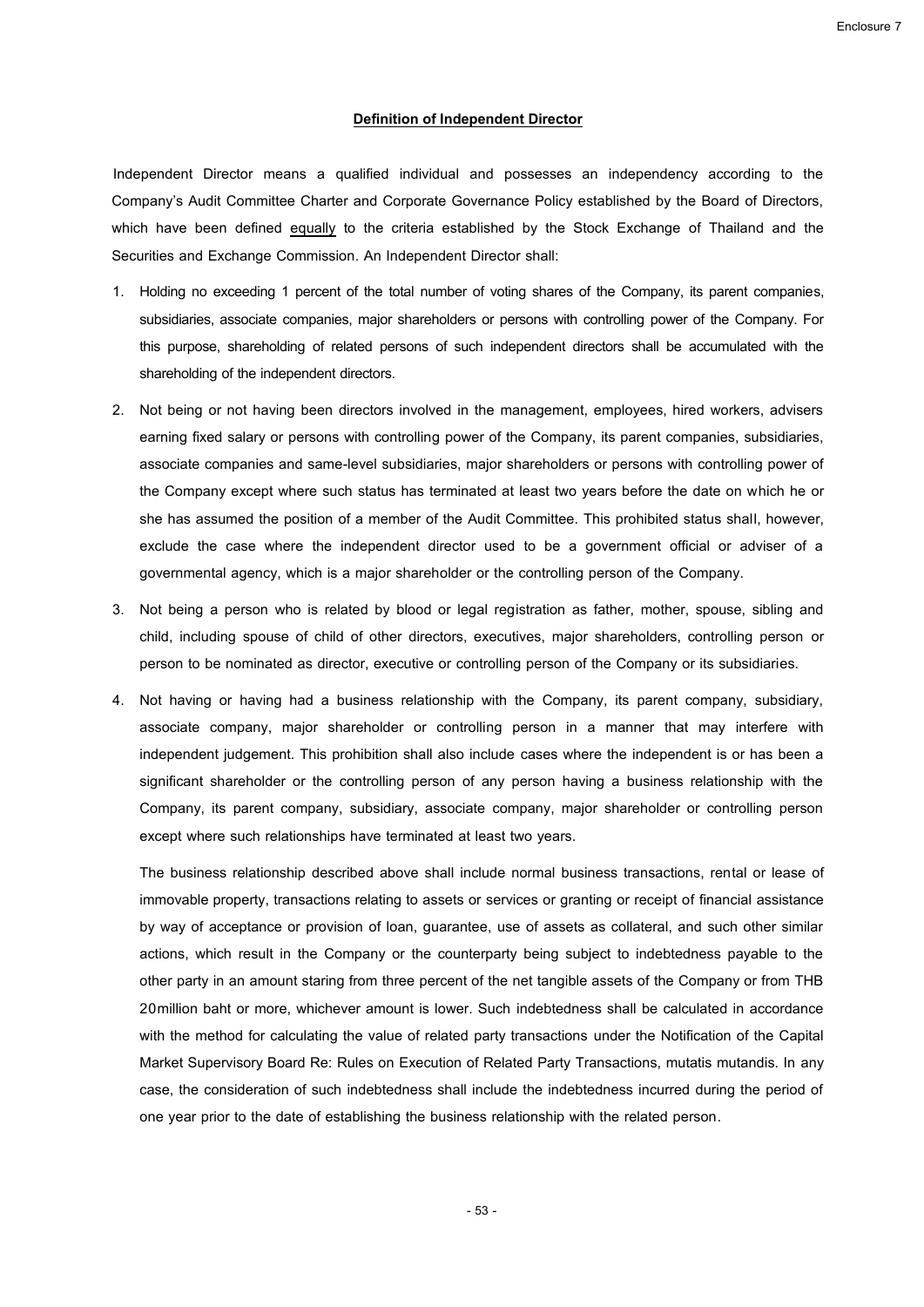- 5. Not being or having been an auditor of the Company, its parent company, subsidiary, associate company, majority shareholder, or controlling person, and not being a significant shareholder, person with controlling power, or partner of the audit firm which employs the auditor of the Company, its parent company, subsidiary, associate company, majority shareholder, or person of controlling power, except where such relationship has terminated not less than two years.
- 6. Not being or having been a provider of professional services, including legal advisory services or financial advisory services earning a service fee of more than THB two million per year from the Company, its parent company, subsidiary, associated company, majority shareholder, or person with controlling power, and not being a significant shareholder, person with controlling power, or partner of such provider of professional services, except where such relationship has terminated not less than two years.
- 7. Not being a director who is appointed as the representative of directors of the Company, major shareholder, or shareholder who is a connected person of a major shareholder.
- 8. Not undertaking any business of the same nature and in significant competition with that of the Company or its subsidiary, or not being a significant partner in a partnership, or an executive director, employee, hired worker, adviser earning regular monthly salary, or holding more than one percent of the voting shares of another company that undertakes a business of the same nature and in significant competition with that of the Company or its subsidiary.
- 9. Not being a director assigned by the Board of Directors to make decisions regarding business operations of the Company, its parent company, subsidiary, associated company, majority shareholder, or person with controlling power.
- 10. Not being a director of parent company, subsidiary or same-level subsidiary, which are listed companies.
- 11. Having other complete and appropriate qualifications required by the law or in accordance with the requirements of government agencies.
- 12. Not having any other characteristics that could cause the independent directors to express their independent opinion about business operations of the Company.